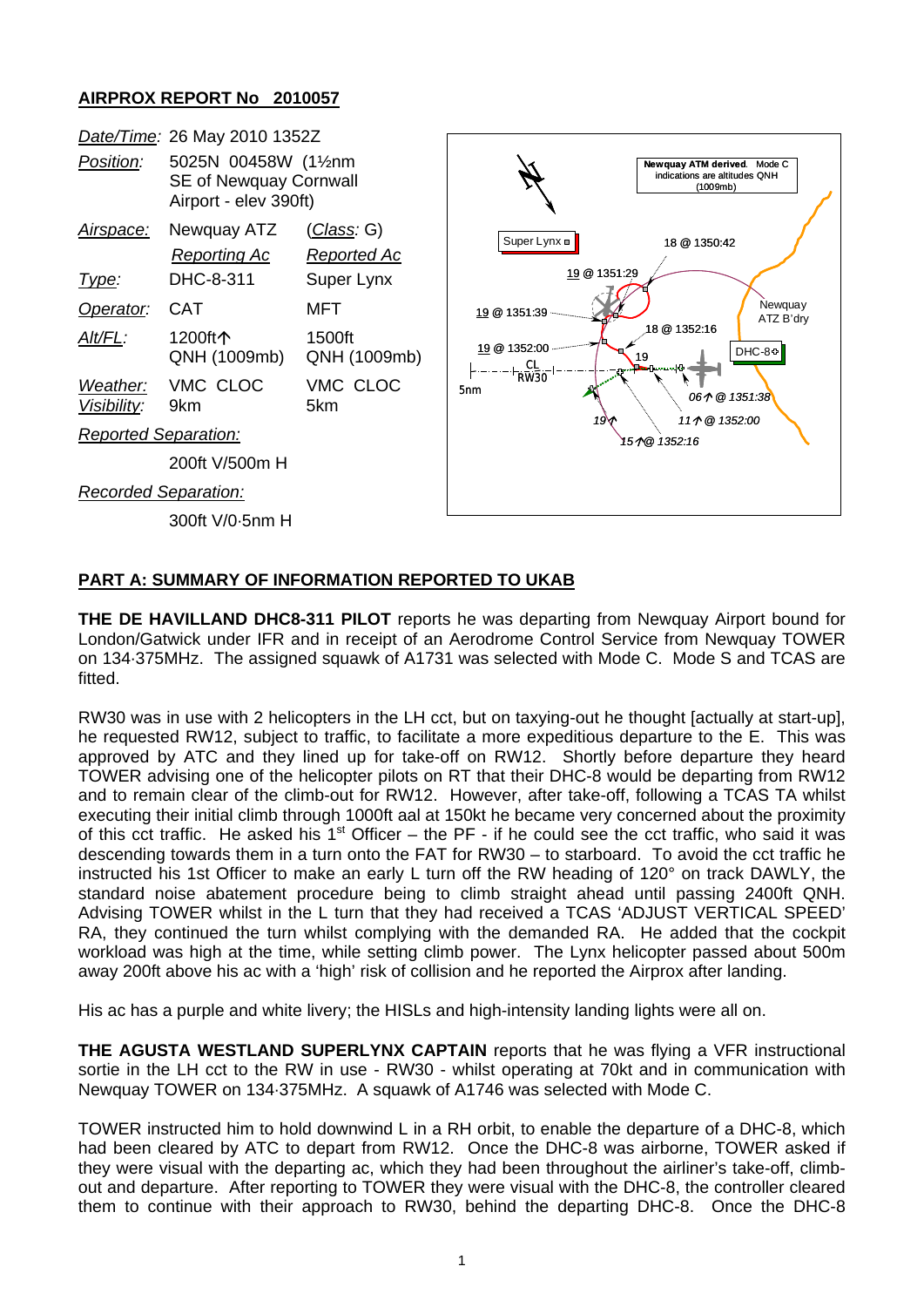climbed through his helicopter's level, he thought, he resumed his L base-leg to RW30 behind the departing DHC-8. No avoiding action was necessary; they had been in a RH holding pattern with minimum horizontal separation of 2½nm when at the same altitude and the Risk was 'none'. He was informed of the Airprox by Newquay ATC on the telephone after landing. The helicopter has a grey and red colour-scheme and the HISLs were on.

**THE NEWQUAY CORNWALL AERODROME CONTROLLER (ADC)** reports that for expedition the DHC-8 was departing from RW12 while the Lynx helicopter that had been circuiting to the runway in use - RW30 - was held in a RH orbit on the LH downwind leg to RW30. The Lynx crew, who reported visual with the departing DHC-8, was told to 'give way' and to report final for RW30. This instruction was read-back correctly by the Lynx pilot but his subsequent flight-path was too close to the departing DHC-8, resulting in a TCAS RA and the DHC-8 crew requesting an early L turn, which was approved.

The Newquay 1350 METAR was: 010°/4kt; 9km nil Wx; Cloud SCT at 1700ft; 14/10; QNH 1009mb.

**ATSI** reports that the Airprox occurred between the DHC-8 and the Lynx helicopter, in Class G airspace, 1·75nm SE of Newquay within the Newquay ATZ. The ATZ extends to a height of 2000ft above the airport elevation of 390ft and is bounded by a circle 2½nm radius centred on the mid-point of RW12/30.

The Lynx crew was carrying out a training exercise in the cct and RW30 was the runway in use. The DHC-8 was a scheduled flight departing from Newquay to Gatwick. Both ac were in receipt of an Aerodrome Control Service from Newquay TOWER on 134·375MHz. Ground Movement Control (GMC) was not manned.

The ADC assessed his workload as moderate. All equipment was reported as being serviceable and the ADC had access to VDF and an ATM. The Newquay MATS Pt2, Page 112, states:

An ATM is installed in the VCR in order to achieve maximum runway utilization and aerodrome capacity. The ATM is slaved off the primary radar system and is overlaid with SSR data. The ATM is aligned in such a way that the ADC can view inbound/outbound traffic in the same relative position as the view from the VCR window. The normal range selected is 15nm although is variable by selection.

The information indicated can be used in the following circumstances:

To determine the landing order, spacing and distance from touchdown of arriving ac;

To enable the controller to confirm that the initial track of a departing ac conforms with the clearance issued;

To assist in applying longitudinal separation for departing ac.

To provide information to ac on the position of other aircraft in the circuit or undertaking an instrument approach.

The DHC-8 crew had requested RW12 for departure and would be expected to comply with the Newquay noise abatement procedures as specified in the UK AIP at AD 2-EGHQ-1-6: Runway 12 departures: 'Aircraft 5700kg or more: Climb straight ahead until above 2000ft aal'.

MATS Pt1, Section 2, chapter 1, page 1, Para 2.1 states:

Aerodrome Control is responsible for issuing information and instructions to aircraft under its control to achieve a safe, orderly and expeditious flow of air traffic and to assist pilots in preventing collisions between:

- a) aircraft flying in, and in the vicinity of, the ATZ;
- b) aircraft taking-off and landing;
- c) aircraft moving on the apron;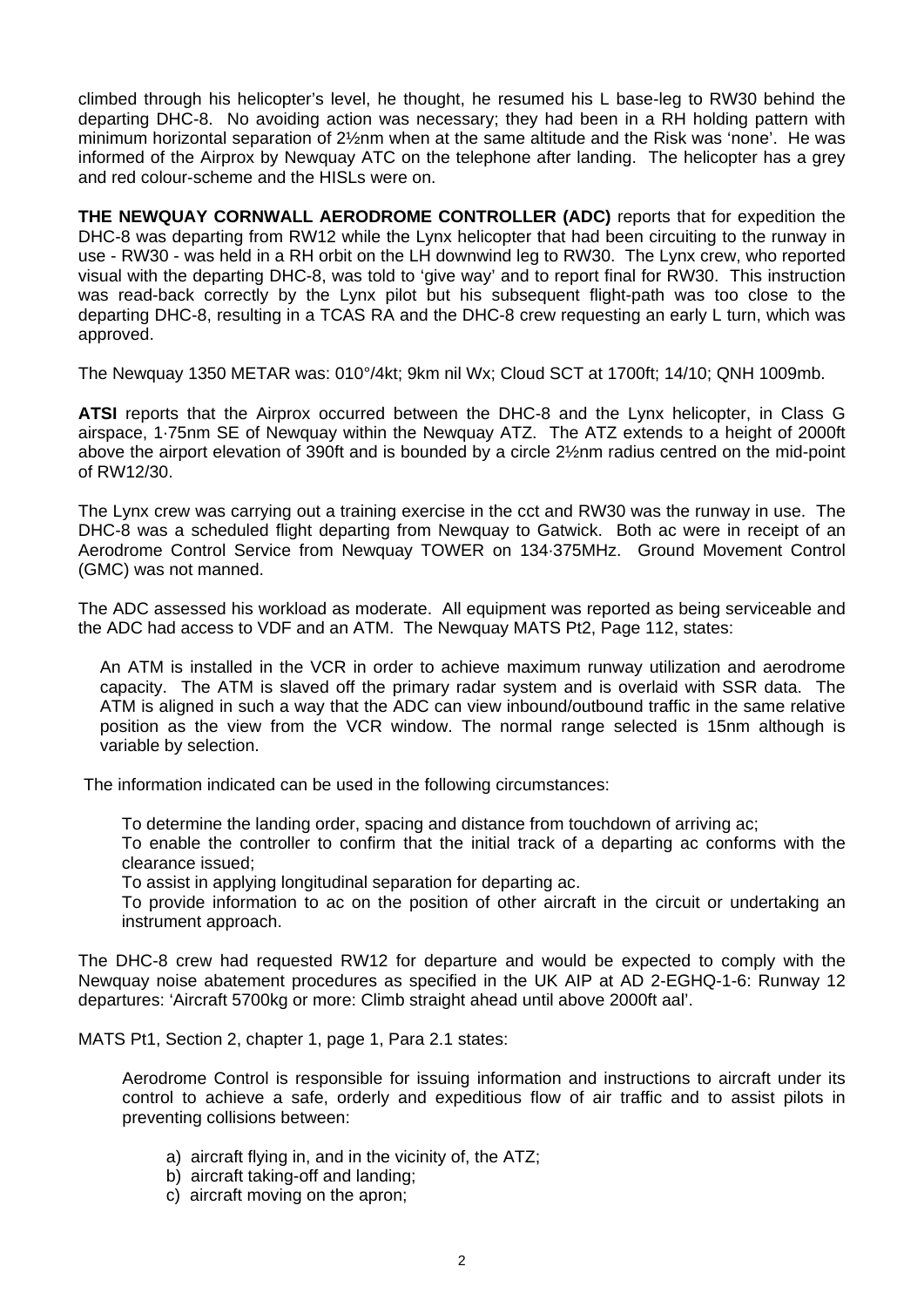d) aircraft and vehicles, obstructions and other aircraft on the manoeuvring area.

Prior to the incident a Jet Ranger helicopter had been manoeuvring on the N side of the airfield, however, due to the impending Lynx departure and in order to conform with the cct direction, the Jet Ranger had been instructed to join the LH cct for RW30.

At 1341:12 the Lynx pilot called TOWER, "[C/S] *for left hand circuit request 5 hundred feet for..autorotation to the northern."* Tower replied, "[C/S] *that's approved into the left hand circuit clear for take off wind 3-3-0/7."* 

At 1341:45 the DHC-8 crew transmitted, *"TOWER good afternoon...*[C/S]…*we've got information whisky 1-0-0-9 request start and if possible a departure off runway 1-2."* TOWER responded, *"…start approved…I think 1-2 should be available for you",* which was acknowledged by the DHC-8 crew. Opposite runway departures are approved at Newquay, provided they can be accomodated safely within the prevailing traffic conditions. At 1345:04, the DHC-8 crew was cleared by the TOWER to taxi to the holding point for RW12. At this point the Lynx was on final and cleared for an autorotation landing for RW30. Following the DHC-8 crew's request, at 1345:54, the ADC issued their departure clearance, "[C/S] *after departure a left turnout on track DAWLY climb flight level 1-7-0 and squawk 1- 7-3-1."* This was correctly read back by the DHC-8 pilot

At 1346:30 the Lynx crew was cleared for,*"..take off into the left hand circuit* [for RW30]*…"*. The Jet Ranger crew was then instructed, "…*either pull away from the circuit the Lynx is joining the left hand downwind shortly again or overfly the runway."* The Jet Ranger pilot elected to position onto final for RW30 and overfly the runway and was instructed to report final with a Twin Otter departing ahead. Two pilots transmitted simultaneously at 1347:28 ready for departure; the DHC-8 crew was instructed to hold position whilst a Twin Otter was cleared for take-off on RW30. The Jet Ranger turned onto final approach for RW30 as the Twin Otter departed ahead and the Lynx turned LH downwind for RW30. The ADC's plan was to orbit both helicopters in the downwind position before allowing the DHC-8 to depart from RW12. At 1349:23 the Lynx crew, now late downwind, was instructed to, *"..orbit right at the end of the downwind leg",* which was acknowledged as, *"orbit right* [C/S].*"* After over flying the runway the Jet Ranger pilot requested, "[C/S] *to turn left and tight in",* but the ADC missed this call and was asked to say again. The Jet Ranger pilot repeated his request to turn downwind, whereupon the ADC responded, "[C/S] *approved hold at the..crosswind leg in a left hand or..right hand orbit got a aircraft…orbiting right at the end of the downwind leg,"* The Jet Ranger pilot replied, *"Roger copy looking."* 

At 1350:16 the DHC-8 crew was instructed *to, "..line up runway…1-2."* The controller stated that he was satisfied that the two helicopters orbiting in the LH cct to the S would not affect the DHC-8 departing from RW12 to the N and accordingly he cleared the DHC-8 crew for take-off - "[C/S] *left turnout clear for take off wind 3-2-0/5."* The DHC-8 crew read-back their clearance at 1350:40, *"with a left turnout clear for take off* [C/S].*"* At 1351:10, with the DHC-8 rolling from RW12 the Lynx crew, having completed one orbit asked, "[C/S] *further right hand orbit downwind?"* Endeavouring to expedite the cct, the ADC stated rather than give the Lynx pilot a further RH orbit of 2min, he was asked, *"..are you visual with the Dash 8 rolling to climb out 1-2?"* The Lynx pilot replied, *"Yeah got it visual."* TOWER then instructed the Lynx pilot, at 1351:20, *"roger then give way to the Dash 8 and report final runway..3-0."* The Lynx crew read-back, *"give way to the Dash 8 and report final runway 3-0* [C/S].*"* The controller believed that the Lynx pilot, an experienced instructor, sounded confident and the controller was reassured that the Lynx would position safely to ensure the DHC-8 passed well ahead. At 1351:39, the radar recording shows the Lynx late downwind and beginning a L turn, indicating an altitude of 1900ft, with the DHC-8 passing an altitude of 600ft. The ADC was monitoring the traffic both visually and on the ATM. The controller said that he then became concerned about the position of the Lynx and considered TI was now appropriate. At 1352:00, before the controller was able to pass TI, the DHC-8 pilot transmitted, using an incorrect C/S, *".. request an early tu-left turn due traffic."* This was approved by the ADC, who repeated the incorrect C/S, *"..that's approved early left turn to approach now 1-3-3-4 bye bye."* At this point the radar recording shows the outbound DHC-8 on the centreline indicating 1100ft ALT, with the Lynx indicating 1900ft ALT on L base for RW30, in the DHC-8's 12:30 position at a range of 1·3nm, converging. Then, at 1352:16,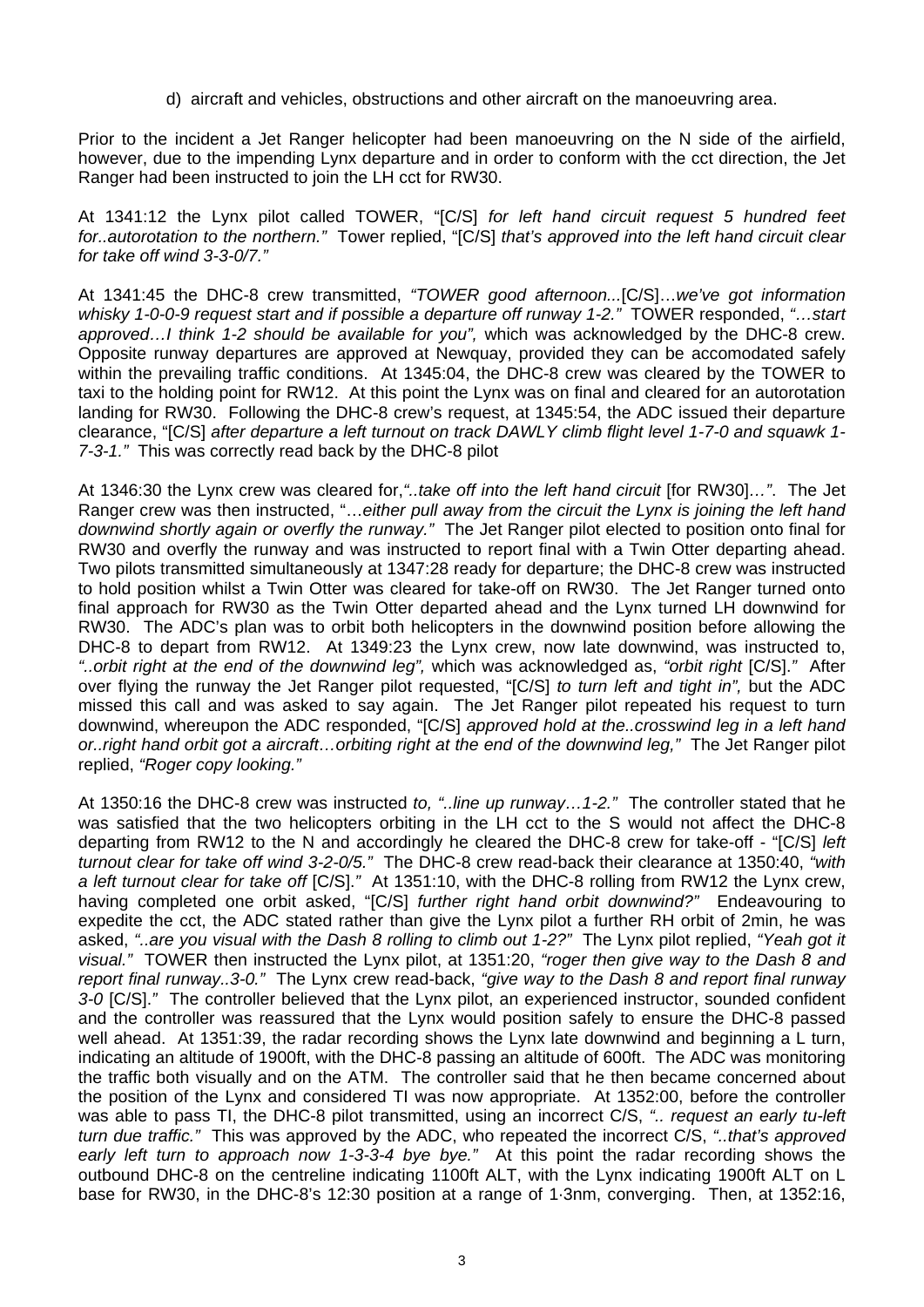the radar recording shows the DHC-8 commencing a L turn to the E indicating 1500ft ALT, with the Lynx 0·5nm S of the centreline indicating 1800ft ALT at the CPA. It was noted that the DHC-8 pilot's use of the wrong callsign was probably a slip due to the urgency of the transmission and this was repeated by TOWER. The DHC-8 was transferred to the radar frequency immediately after the L turn was approved and before the Lynx had passed abeam. Because the DHC-8 was no longer following noise abatement the ADC considered it important to transfer the flight early so that the APR could deal with the non-standard turn. This was co-ordinated with the APR, the ADC being satisfied at this stage that the Lynx would pass S of the DHC-8.

The ADC said that traffic levels and workload had increased steadily just before the Airprox with a number of vehicle movements on the airfield and across the runway, together with other ac requesting start and taxi. In addition there seemed to have been an issue with a vehicle holding on the taxiway that the controller explained was due to work in progress and had since been resolved. It was noted that the controller made a couple of minor slips in the RT transmission that were corrected, but may have been an indication of the increased workload. The controller stated that he was comfortable and confident with the levels of traffic and whilst he had given some thought to opening GMC, did not consider it necessary at the time

The ADC was asked whether he would have allowed the Lynx to continue in the right hand orbit, had the pilot not mentioned a further orbit and he said that he would have allowed the Lynx to orbit, but when prompted was trying to be helpful and expeditious. Rather than let the Lynx carry out another 2min orbit, the controller had decided to change the plan and was confident that the Lynx would position appropriately. Reflecting on preventing the situation happening in the future, the ADC opined that he would think twice before changing a plan allowing traffic to continue downwind in such circumstances and would probably not use the term 'give-way'.

The ADC was comfortable and confident with the traffic workload and situation. There were no distractions and the controller was able to monitor the cct traffic both visually and on the ATM. There were only 2 helicopters in the visual cct but his workload increased steadily due to ground activity. Nevertheless, the controller considered traffic levels well within his ability to provide an appropriate level of service and did not consider that opening GMC was appropriate at that point. The DHC-8 crew requested a departure from RW12, with RW30 in use. This was approved and accepted practice at Newquay, provided it can be accomodated safely within the prevailing traffic conditions and with only 2 helicopters in the cct this was a reasonable plan. The controller instructed the two helicopter crews to orbit in the visual cct and determined that separation was assured, with the DHC-8 departing safely away from the helicopters and then turning L to the N. At this point the controller did not consider that TI was required, but accepted that if passed, may have increased the crews' situational awareness of the general traffic situation. Once the DHC-8 was rolling from RW12, the Lynx pilot's transmission, "[C/S] *further right hand orbit downwind?"* This prompted the ADC to reassess the traffic situation and resulted in the controller changing his plan. The Lynx crew reported the departing DHC-8 in sight and was instructed to give-way to the DHC-8, then report final. The dynamics of the situation had now changed. The controller had given approval for the Lynx to continue to final approach and give-way to the DHC-8. The controller recognised that passing TI to the DHC-8 was appropriate, but intended to wait until the ac was safely airborne. As the Lynx started to turn onto base-leg the ADC became concerned and was about to issue TI when the DHC-8 crew, having observed the Lynx closing from the R, became concerned about the safety of their ac and requested a L turn. This L turn was immediately approved, but did not conform with the standard noise abatement procedure. The controller, satisfied at this stage that the Lynx would pass to the S of the DHC-8, immediately transferred the DHC-8 to the APR so that he could deal with the nonstandard turn. The Lynx passed 0·5nm S of the DHC-8 before positioning onto final approach.

Having established a safe and reasoned plan, the ADC then removed the restriction placed on the Lynx holding downwind. This late change in plan was not sufficient to allow for timely and appropriate TI to be passed to the DHC-8 crew and resulted in a much reduced level of separation. As a consequence the crew of the DHC-8 became concerned about the safety of their ac.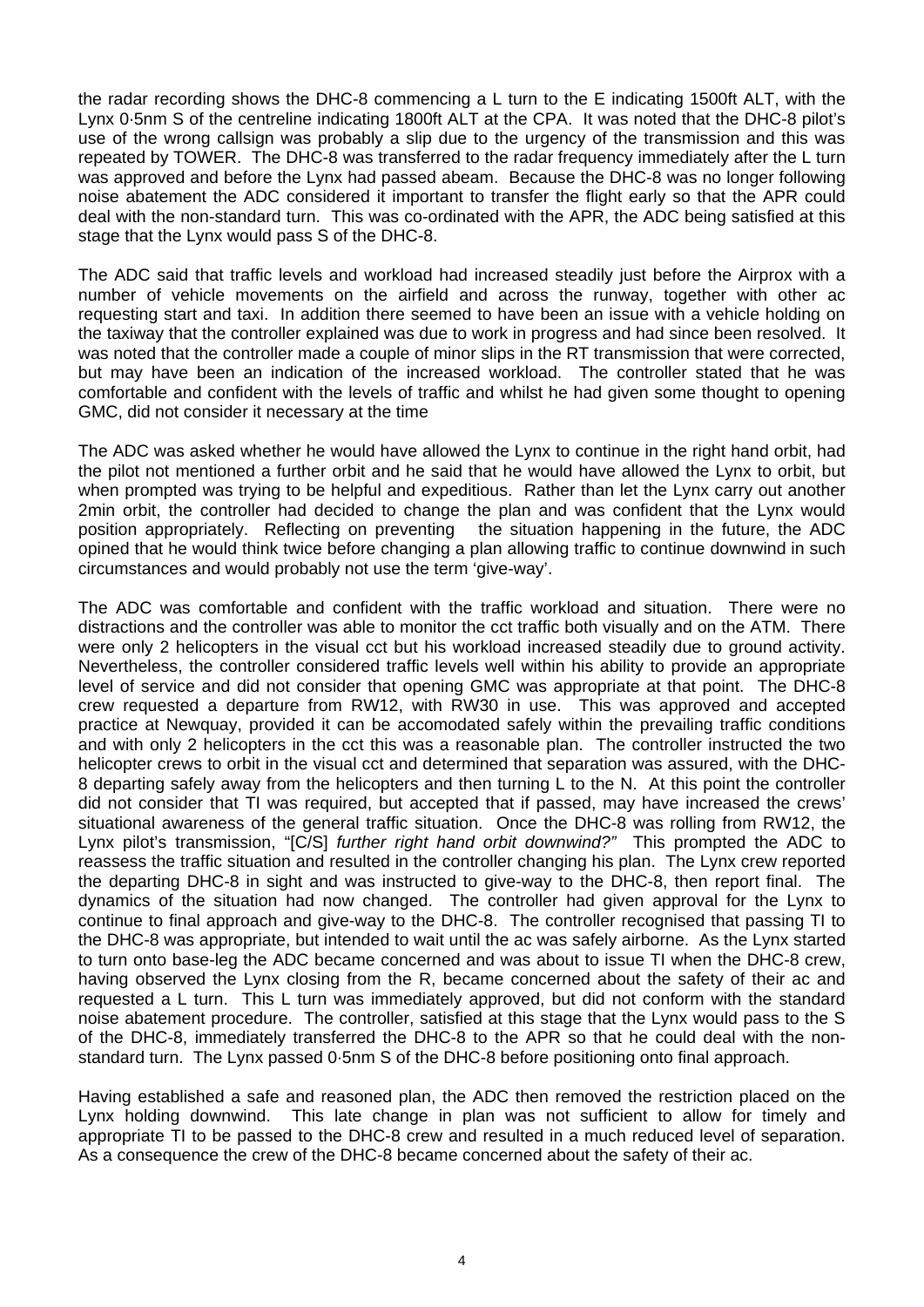The controller did not fulfil his responsibility for issuing information and instructions to the respective flights in order to achieve a safe, orderly and expeditious flow of air traffic and to assist pilots in preventing collisions between:

- a) aircraft flying in, and in the vicinity of, the ATZ;
- b) aircraft taking-off and landing.

## **PART B: SUMMARY OF THE BOARD'S DISCUSSIONS**

Information available included reports from the pilots of both ac, transcripts of the relevant RT frequency, radar video recordings, reports from the air traffic controller involved and reports from the appropriate ATC authority.

The use of the opposite runway for departures when ac are circuiting to the RW in use can cause significant problems and requires additional positive steps by ATC to ensure that all the pilots concerned know what is happening. Here it was evident from ATSI's comprehensive report that the ADC was permitted by local procedures to allow departures from the opposite RW if they could be accomodated safely. Moreover the controller had a sound plan to deal with the two helicopters operating VFR in the visual cct to RW30, whilst still allowing the IFR DHC-8 to depart expeditiously from RW12. By placing the two helicopters in orbits on the downwind leg the ADC effectively removed any potential for a conflict with the DHC-8, until the point that he allowed the Lynx to leave the orbit too early without telling the departing DHC-8 crew what was happening. It was clear to Members that the Lynx crew was entirely cognisant of the presence of the DHC-8 and had kept track of it throughout its take-off and departure. Moreover, the ADC had confirmed this before he instructed the Lynx crew to "..*give way to the Dash 8 and report final…3-0",* which the Lynx crew read-back. Whilst it was evident from his account that the DHC-8 crew heard some of these exchanges too, no TI was actually transmitted to them about the helicopter turning in towards final for RW30. CAT pilot Members understood why the DHC-8 Captain was concerned especially when a TCAS RA was subsequently triggered. A pilot Member suggested that the Lynx crew should have been more aware of the impact they could have on the departing IFR flight and whilst they were undoubtedly 'giving way', the perceived proximity of their helicopter without prior notification caused the DHC-8 pilot to take evasive action by turning L off the RW heading early. It may be that the DHC-8 Captain had assessed the separation from his TCAS display – he reported the helicopter was only 500m away – whereas the radar recording shows the Lynx at twice that range and no closer than 0·5nm at the CPA. In the Board's view, the VFR Lynx pilot was plainly 'giving way' to the IFR departure but without any visual separation criteria specified between IFR CAT ac and VFR flights, once they have been informed about the other ac, it is the VFR pilot's responsibility to afford appropriate separation. CAT pilot Members stressed that the DHC-8 crew has no option but to obey TCAS RA commands, which would undoubtedly have influenced the Captains views about raising a report, and the importance of affording TCAS equipped ac as wider berth as feasible. The helicopter pilot Member considered the separation here was entirely reasonable. Nevertheless, the Lynx Captain might have been more considerate over his positioning and this Airprox illustrated that allowing your ac's flight vector to sweep through the other ac's projected flight path will routinely result in a TCAS RA.

Notwithstanding the higher workload during this busy stage of the flight at take-off, a helicopter pilot Member thought that the two-pilot DHC-8 crew should have had sufficient SA from the RT exchange between TOWER and the Lynx crew to realise what was happening. Nevertheless, CAT pilot Members agreed that the key was the absence of TI from the ADC to the DHC-8 crew telling them that the Lynx crew had their ac in sight throughout and was remaining clear. Some Members suggested that it would have been preferable if TOWER had given TI before the take-off clearance was issued, then the DHC-8 crew could have made up their own mind before they initiated their takeoff roll. Although it was plain to the Members that the ADC was trying to expedite matters with the best of intentions, in the absence of TI the DHC-8 crew was concerned by the proximity of the Super Lynx, which the Board concluded was the Cause of this Airprox. Nevertheless, with the separation evinced by the radar recording it was clear that the Lynx crew was indeed giving-way to the DHC-8